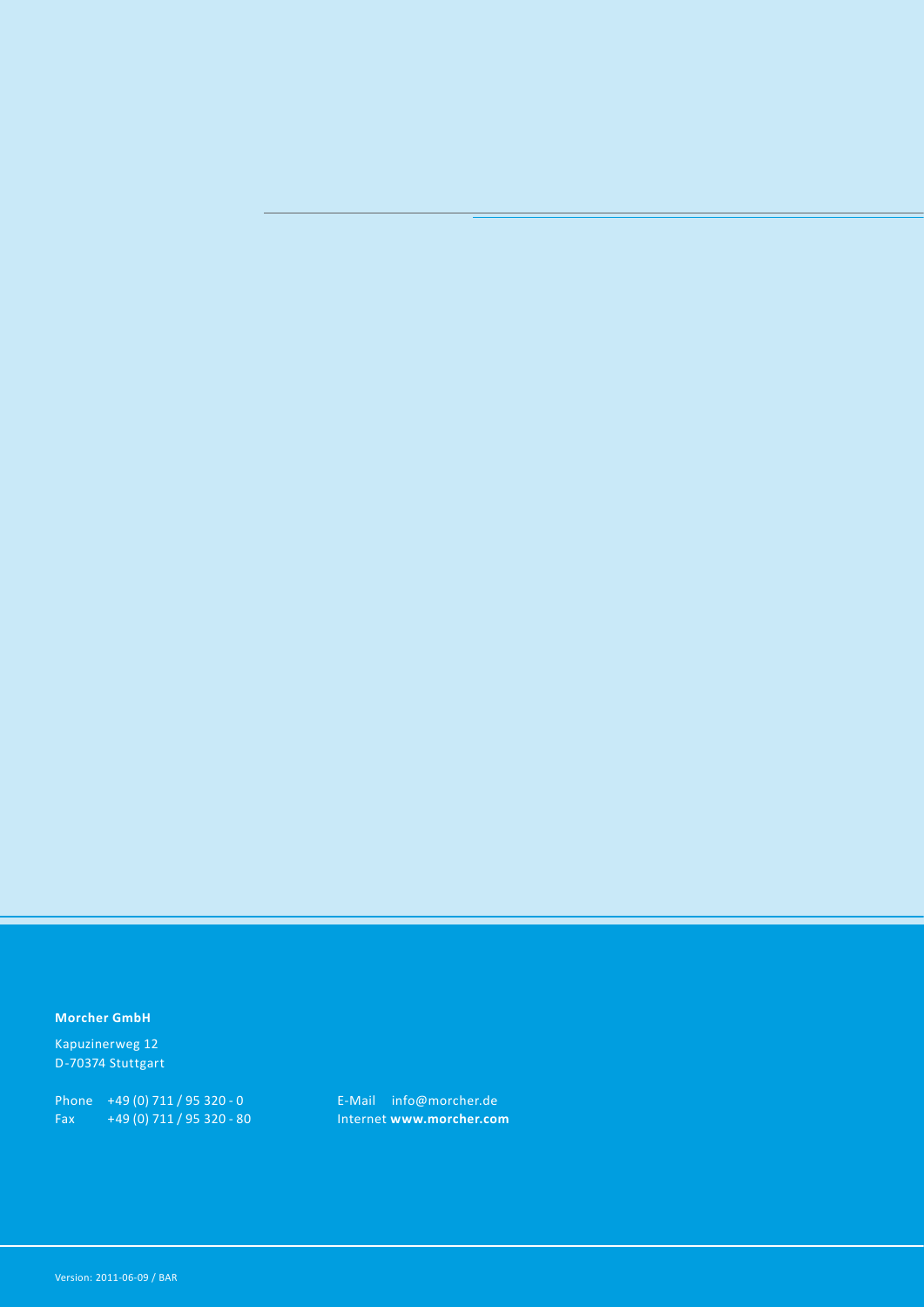

Ophthalmic innovations since 1955





## **BAG-IN-THE-LENS**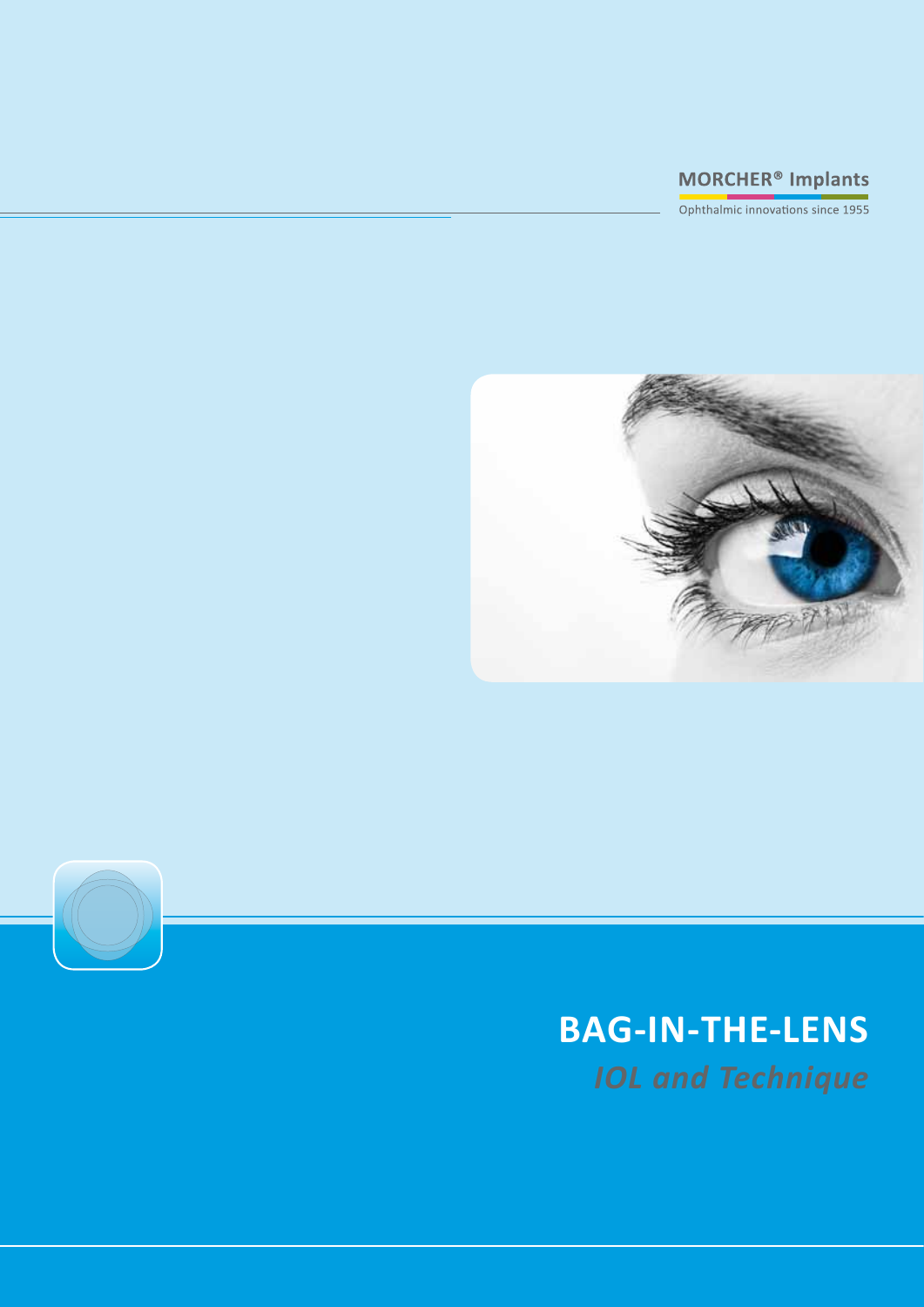Modern intraocular lens implantation was introduced by Sir Harold Ridley in 1948.

*"The cure of cataracts was established within perhaps one and one-half hours in Cavendish Square in 1948".* 

Harold Ridley, 1952, BJO

From that very same moment, research in the field of cataract aimed at finding the solution for two major complications which were already described by H. Ridley:

*"Two surgery-related problems triggered criticism for decades after Harold's initial implant. The discussion of decentration and posterior capsule opacification (PCO) … Harold himself noted these complications of extracapsular cataract extraction with IOL implantation in his earliest patients."*

David Apple, 2006

# **BAG-IN-THE-LENS**

| <b>BACKGROUND OF THE BIL</b>           | 03 |
|----------------------------------------|----|
| SURGICAL PROTOCOL / CATARACT PROCEDURE | 04 |
| <b>INSTRUMENTATION LIST</b>            | 05 |
| <b>FREQUENTLY ASKED QUESTIONS</b>      | 06 |
| LITERATURE (PUBLISHED ARTICLES)        | 09 |
| <b>TORIC BIL</b>                       | 10 |
| <b>VIDEO LIBRARY</b>                   | 11 |
| <b>HOW TO BECOME BIL USER</b>          | 12 |
| <b>BIL USERS - BIL INSTRUCTORS</b>     | 13 |
| <b>TECHNICAL INFORMATION</b>           | 14 |
| VIDEO LIBRARY - DVDS                   | 15 |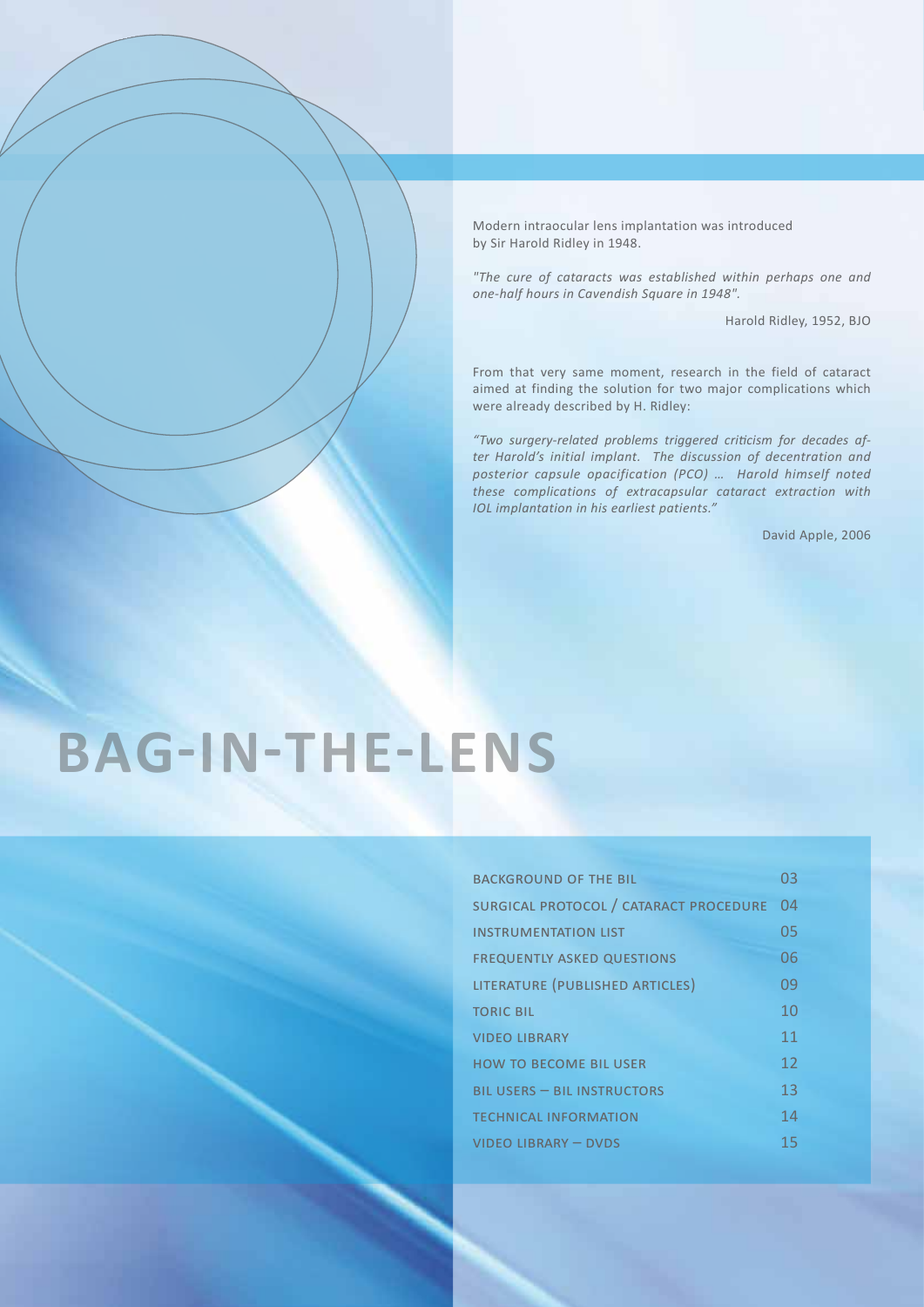#### **Background of the Bil**

The bag-in-the-lens was initially designed and patented as *"intraocular lens and method for preventing secondary opacification"*.

| <b>US Patent Number</b> | 6,027,531 |
|-------------------------|-----------|
| <b>EP Patent Number</b> | 0916320A2 |

The first surgical case using the BIL technique was in December 1999, a few months after having met H. Ridley in Stockholm at the SOE meeting where he was an invited guest and before he was knighted by the Queen Elisabeth II in 2000.

|                 | United States Patent 119                                                                             |                            | i ili kata wa<br><b>SHARTFEILA</b><br>1111 Pietess Norman T.                                                                                                                                          |                            |
|-----------------|------------------------------------------------------------------------------------------------------|----------------------------|-------------------------------------------------------------------------------------------------------------------------------------------------------------------------------------------------------|----------------------------|
|                 | THE TYPE AND LEAR LENG AND RELEASED FOR<br><b>ISPACIFICATION</b>                                     | <b>Jery</b>                | <b>Date of Painter</b>                                                                                                                                                                                | 6.027,531<br>Feb. 22, 2004 |
|                 | (1) Income Mark And A. R. Technology                                                                 |                            | Linker House Meaning<br><b>LASAN TEND NAMED A</b><br>Line are grown fromm it is                                                                                                                       |                            |
|                 | <b>Recordinghoster by Br. June</b><br>Andra Among Aristm<br><b>SIZE And her seven the</b>            |                            | Printerly discussion of most St. William<br><b>Systems Presence - Disk St. Septemb</b>                                                                                                                | <b>CSA</b>                 |
| ing.            | 1727 Flood Flex All, Fleet<br>be cy-                                                                 | $I\pi i j$                 | Adverty), Agrees on Freem-Sheetly & Figury<br>ABIVENCE                                                                                                                                                |                            |
| <b>PO TAG</b>   | The Fold of Stands                                                                                   | The Alda Bld               | the advancation boats four area and continuous relations and product                                                                                                                                  |                            |
| ma              | ADM ASVE TAXAB<br><b>Relignation Lines</b>                                                           | $-$ ADm. at 120 mm         | tion has a beginn you that commonly day sympatizes of the first<br>and batter complete to process of week states to decrease state<br>the connect and processes imposed of the date line attack       |                            |
|                 | F.A. PARENT DOCUMENTS<br><b>COLOR TIRRY College</b>                                                  |                            | entries capabilities), assistant with collect distribution of<br>produces approximately. This from the production incomediate a<br>calledged colorador and communications construct and colorates and |                            |
| <b>MAZZI</b>    | <b>Littler Brown Cashmen</b><br><b>John Balling</b>                                                  |                            | production employed and an edge of the control of the control of the control of the control of<br>temporan at the group of the indust & standing of the                                               |                            |
| Law and         | room different is not<br>Louise trong Learner<br>Life and African Print<br><b>Villey Street of A</b> |                            | the of the opinion openings. This are approved to help and<br>In provide the opportunities of exceeding approximate of the<br>cannot allow I your name and in the processes for                       |                            |
|                 | LAFLED STONE BANKS<br>Lincoln Alms Impact                                                            | closed by it do by trimes. | and thousand a lighty proposition through the entropy and<br>propins replaced if the row that date primate of develops<br>is colored the high to the local techniques, as contrast and the            |                            |
|                 |                                                                                                      |                            | <b><i><u><i><b>Fildens 2 Desving House</b></i></u></i></b>                                                                                                                                            |                            |
|                 |                                                                                                      |                            |                                                                                                                                                                                                       |                            |
|                 |                                                                                                      |                            |                                                                                                                                                                                                       |                            |
| <b>Robert M</b> |                                                                                                      |                            |                                                                                                                                                                                                       |                            |
|                 |                                                                                                      |                            |                                                                                                                                                                                                       |                            |
|                 |                                                                                                      | w                          |                                                                                                                                                                                                       |                            |
|                 |                                                                                                      |                            |                                                                                                                                                                                                       |                            |
|                 |                                                                                                      |                            |                                                                                                                                                                                                       |                            |
|                 |                                                                                                      |                            |                                                                                                                                                                                                       |                            |



*Harold Ridley with his wife Elisabeth at the SOE 1999 in Stockholm*

The clinical study on the bag-in-the-lens started in 2000 after approval by the ethical committee of the Antwerp University Hospital (1/47/136) and got the approval of the Belgian Social Security in 2004.

In 2006, David Apple wrote the following dedication in his book *"Sir Harold Ridley and his Fight for Sight"* edited by Slack and published in 2006.

*"I know that he (H. Ridley) would be fascinated by your work and would have an absolute ball (enjoyed) working with your lens."*

David Apple

years now and no PCO, or in absence of capsular bag, we should rather speak about visual axis reproliferation (VAR), did occur. It is, as a consequence, very likely that PCO is under control (De Groot V. et al., 2005; Tassignon M.J. et al., 2006; De Groot V. et al., 2006; Leysen I. et al. 2006).

The centration stability of this new approach was also studied and turned out to be very stable over time (Verbruggen K. et al., 2007; Rozema J. et al., 2009).

PCO and centration are indeed two prerequisites before starting the implantation of more complex optics like toric and multifocal IOLs.

Implementation of toricity in the bag-in-the-lens is now finalized. The new challenge is to introduce a new approach for the alignment of diffractive IOL.

The postoperative follow-up of the bag-in-the-lens implantation has reached ten the *MAML*<br>
visual axis reprolieration (NAR), did occur. It is, as a consequence, very likely the typical axis reproduce the SCO is under con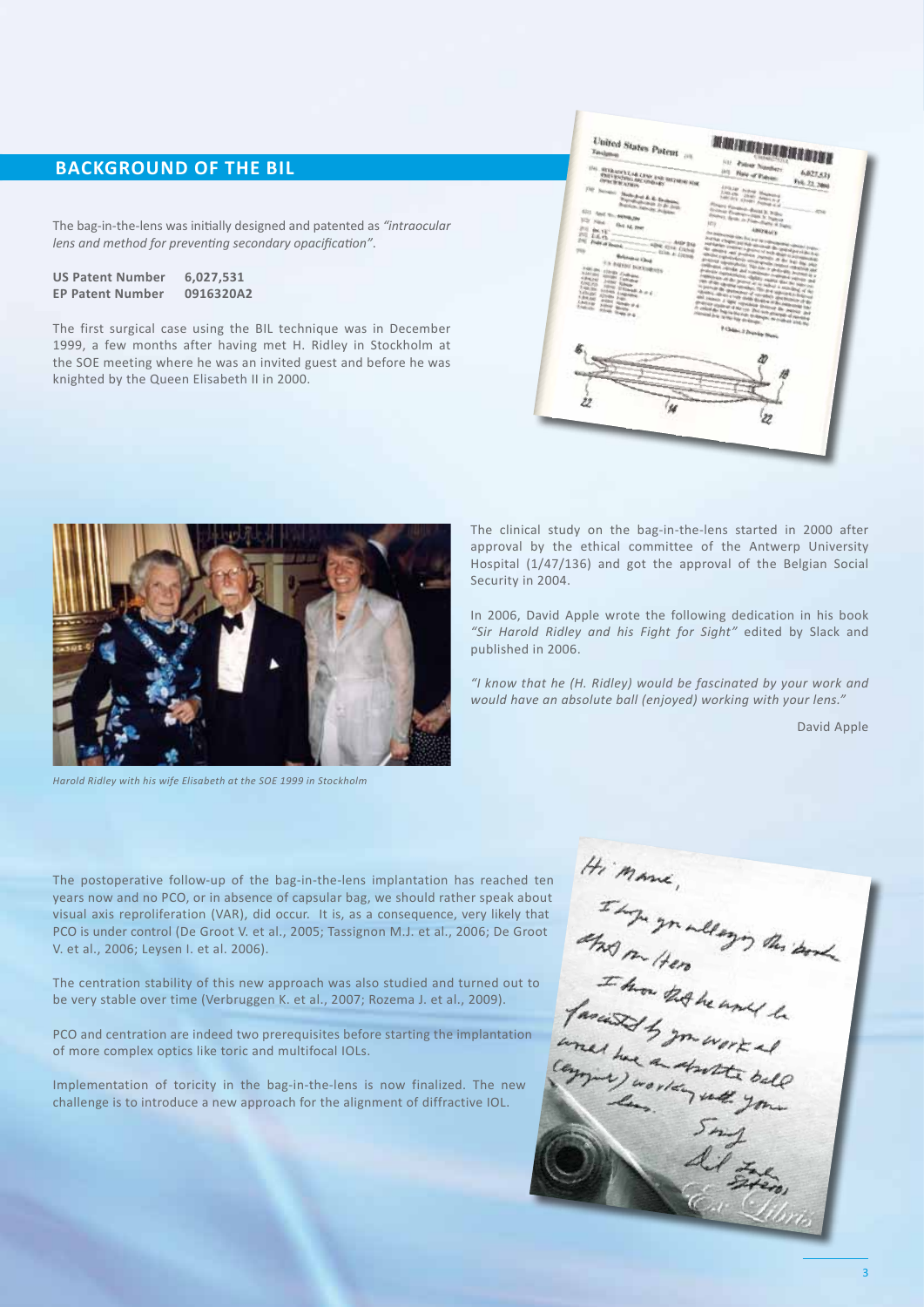## **Surgical Protocol / Cataract procedure**

#### **surgical protocol**

- **►** temporal position of the surgeon
- **►** opening of the limbus with a knife 2.8 mm (eventually 2.5 mm) [1]
- **►** injection of 1 ml adrenalin solution (see procedure medication) [2]
- **►** injection of Healon GV for corneal protection [3]
- **►** insertion of the caliper ring type 5 none tassignon [4] using the ring caliper inserter (sk-7017 EyeTech) [5]
- **►** opening of the anterior capsule with the capsulorhexis forceps [6] (Ikeda 30° forceps) (Rr. 2268 EyeTech)
- removing the caliper ring
- **►** injection of BSS between the lens and the capsule, hydrodissection [7]
- **►** phaco-emulsion of the lens content [8]
- **►** removing lens remnants with the IA mode [9]
- **►** cleaning the capsule with BSS using the Helsinki needle (1273E Steriseal)
- **►** injection of Healon GV on top of the anterior capsule [3] (never fill the capsular bag!)
- **►** puncturing of the posterior capsule by using the tuberculin needle or 36G needle [10]
- **►** injection of Healon through the puncture hole within the space of BERGER until the size of the blister is slightly larger than the anterior capsulorhexis [11]
- **►** attention not to overfill the space of BERGER
- **►** performing the capsulorhexis with the Ikeda forceps [6]
- **►** insertion of the lens with the injector (Medicel Lp 604410)
- **►** injection of miostat (see procedure medication) [12]
- **►** removing of the Healon with the IA mode
- **►** refilling the anterior chamber with BSS and hydration of the corneal wound [9]
- **►** control of the water tightness of the wound
- **►** injection of zinacef solution (see procedure medication) [13]

P.S. In paediatric cataract the procedure is slightly different:

- **►** ring caliper 4.5 mm is used
- **►** two sight ports of 1.0 mm are used for lens removal
- **►** injection of Healon into the space of BERGER by means of a 41 G needle (Dorc 1270.0.100)

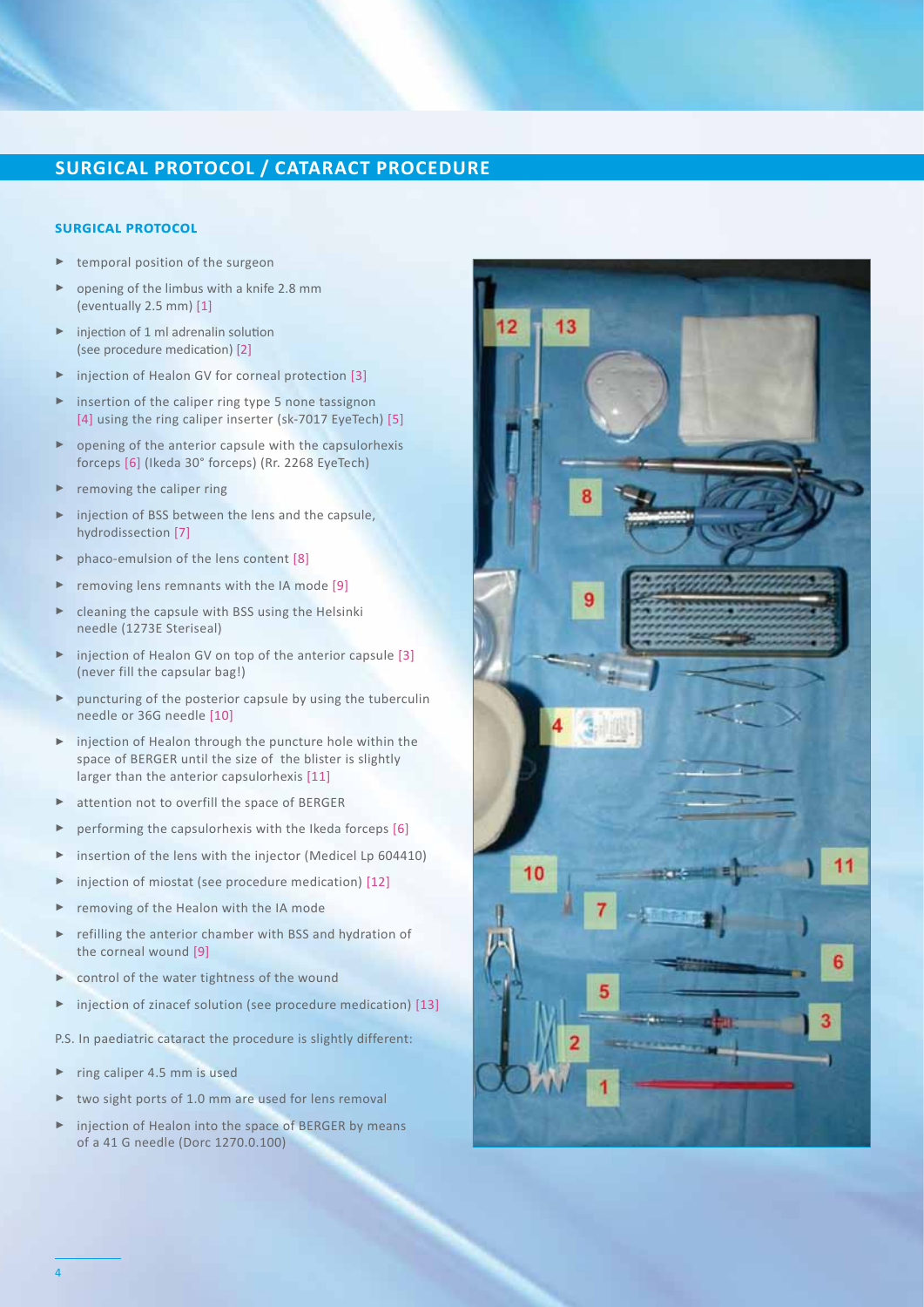#### **procedures for medication**

#### **Procedure zinacef solution Fittings**

- **►** 1 syringe 10 ml
- **►** 1 syringe 1 ml
- **►** NaCl bottle of 100 ml
- **►** 2 aspiration needles (pink)
- **►** zinacef 250 mg powder (sterile)

#### **Procedure (in OR)**

- **►** take 2.5 ml NaCl in the 10 ml syringe
- **►** inject these 2.5 ml NaCl into the bottle filled with zinacef 250 mg powder
- **►** shake thoroughly until the zinacef powder is properly diluted
- **►** using the 10 ml syringe, take 1 ml out of this solution
- **►** fill the additional 9 ml of the syringe with NaCl

#### **Procedure on surgical tray**

- **►** the instrumentist takes a 1 ml syringe mounted with a pink aspiration needle
- **►** aspiration of 1 ml from the zinacef solution as explained
- **►** use 0.1 ml in the anterior chamber, the remaining solution can be used to rinse the operated eye

#### **Procedure adrenaline/preservative-free xylocaine solution Fittings**

- **►** 1 ml syringe
- **►** 1 aspiration needle (pink)
- **►** adrenaline ampoula 1 ml (1:1000)
- **►** xylocard ampoula

#### **Procedure**

- **►** take 0.9 ml xylocard in a 1 ml syringe
- **►** add 0.1 ml of 1:1000 solution adrenaline

#### **Procedure miostat solution Fittings**

- **►** syringe of 2 ml
- **►** aspiration needle (pink)
- **►** miostat ampoula (inside only is sterile!)
- **►** BSS 15 ml

#### **Procedure**

- **►** take 0.5 ml miostat in a 2 ml syringe
- **►** add 1.5 ml BSS

#### **Ocular Viscoleastic devices (OVD)**

- **►** Healon
- **►** Healon GV

#### **Instrumentation list**

|                | <b>No. Description</b>                       | <b>Comments</b>                                                                   | Ref. No.      | <b>Manufacturer</b>  |
|----------------|----------------------------------------------|-----------------------------------------------------------------------------------|---------------|----------------------|
| 1              | "Bag-in-the-lens" foldable IOL               | 28 % hydrophylic acrylic                                                          | $89A-D-E-F$   | MORCHER <sup>®</sup> |
| $\overline{2}$ | Ring caliper $(4.5 - 5 - 6)$                 | To caliper the position of                                                        | Type 4L       | MORCHER <sup>®</sup> |
|                |                                              | the anterior capsulorhexis                                                        | Type 5        |                      |
| 3              | <b>Tassignon caliper ring positioner</b>     | To position the ring caliper in the eye                                           | sh-7017       | EyeTech              |
| 4              | Ikeda angled 30° capsulorhexis 23g forceps   | To perform anterior and posterior capsulorhexis                                   | Fr 2268       | EveTech              |
| 5              | Straight scissors in curved shaft            | To adjust the capsulorhexis if needed                                             | Fr 2295c      | EyeTech              |
| 6              | Naviject injector atraumatic/naviglide       |                                                                                   |               |                      |
|                | - cartridge 2.5-IP injector set foldable     | Up to $+20.0$ diopters                                                            | Lp 604420     | Medicel              |
|                | - cartridge 2.8-IP injector set foldable     | For all diopters                                                                  | Lp 604410     |                      |
| 7              | Rycroft/Helsinki hydrodissection needle 27G  | To inject dispersive viscoelastic behind                                          | 1273E         | Steriseal            |
|                |                                              | the posterior capsule                                                             |               |                      |
| $\mathsf{R}$   | 41G needle                                   | Idem than 7 but to be used in babies and children                                 | E7370         | Bausch & Lomb        |
|                | (same type from two different manufacturers) |                                                                                   | 1270.0.100    | Dorc.                |
| 9              | Eye Cage alignment device                    | Based on limbal centration and corneal<br>Purkinje of the light of the microscope | <b>ECT100</b> | Technop              |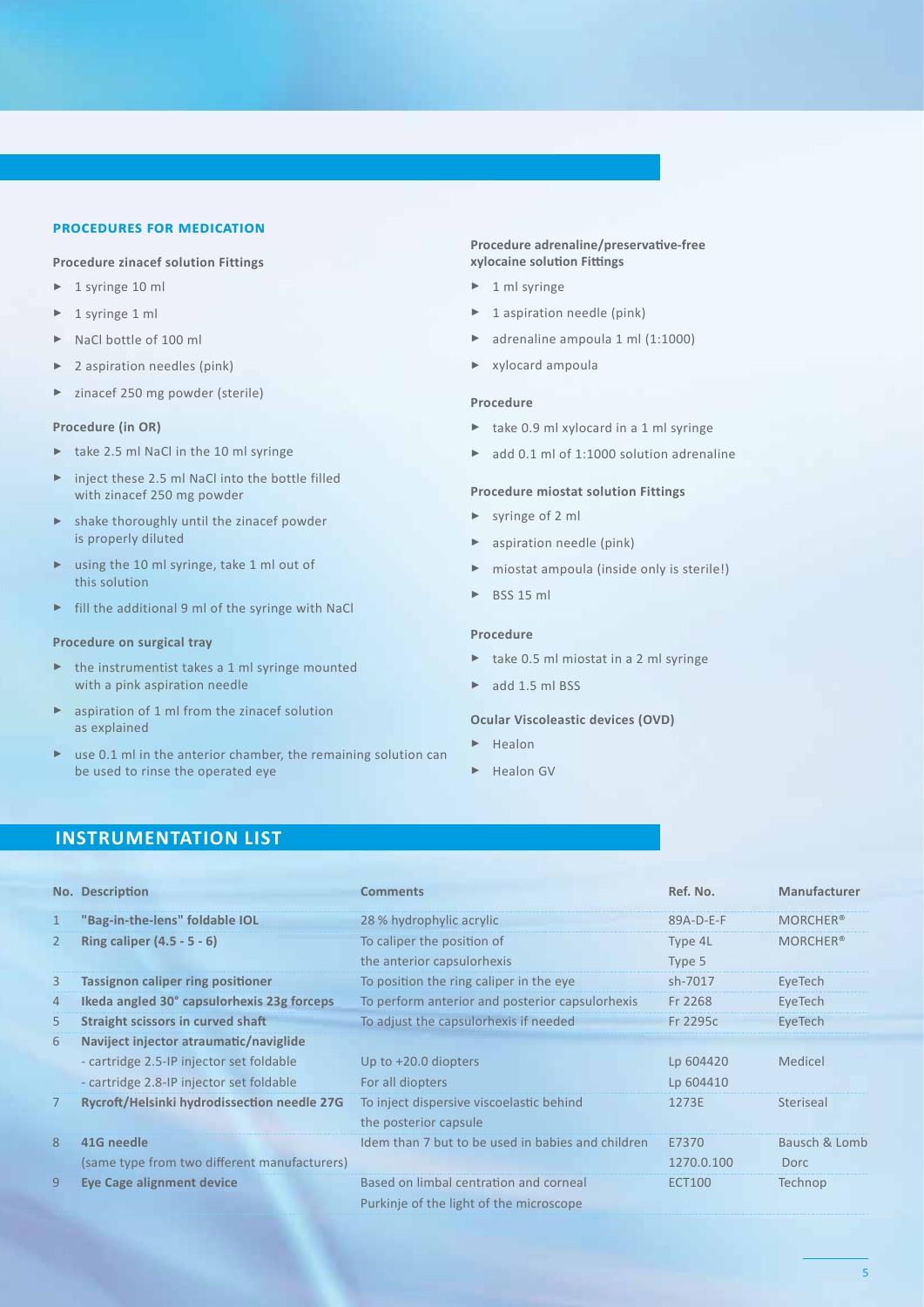#### **Frequently asked questions**

#### **is it safe to perform a ppccc?**

This question has been answered in the literature by many authors and research groups. However, we conducted a clinical study by measuring the fluorescein concentration in the anterior vitreous by means of fluorophotometry after cataract surgery, with and without PPCCC. The results of this study showed no increase in fluorescein in the anterior vitreous provided the anterior hyaloid remained intact.

#### Literature:

V. De Groot, M. Hubert, J.A. Van Best, S. Engelen, S. Van Aelst, M.J. Tassignon (2003). Lack of fluorophotometric evidence of aqueous-vitreous barrier disruption after posterior capsulorhexis. J. Cataract Refract. Surg. 29, 2330-2338

A. Galand, F. van Cauwenberge, J. Moosavi (1996). Posterior capsulorhexis in adult eyes with intact and clear capsules. J. Cataract Refract. Surg. 22, 458-461

E. Stifter, R. Menapace, K. Kriechbaum, L. Vock, A. Luksch (2009). Effect of primary posterior continuous curvilinear capsulorhexis with and without posterior optic buttonholing on postoperative anterior chamber flare.

- *A Shows identical fluorescein concentration in the anterior vitreous in the eyes with PPCCC than without PPCCC (Control) (0' – 1' – 10' – 30' – 45' – 60').*
- *B Shows highly increased fluorescein concentrations in the anterior vitreous in the eys with complicated cataract cases compared to the controls.*



#### **how stable does the caliper ring remain on top of the anterior capsule ?**

In the bag-in-the-lens technique, the **balance** in pressure between anterior and posterior segment is crucial. The **ring caliper** is stabilised simply by **pressurising** the anterior chamber by means of OVD. The OVD which I prefer for this purpose is Healon GV (AMO, Abbott Medical Optics). I do not use Healon V, even not in children or babies.

#### **The OVD in the anterior chamber has two functions:**

- **► protection** of the endothelium.
- **► counteracting** the positive vitreous pressure after having performed the corneal incision and before starting any manipulation in the anterior segment.

Because in the BIL procedure, the balance of the eye is optimally respected throughout surgery, inflammation will also be very low.

#### **The next question could be:**

When is the anterior chamber properly filled with OVD? The answer is: As soon as you observe a **reflux** of OVD from the incision wound.

#### DVD Nr. 8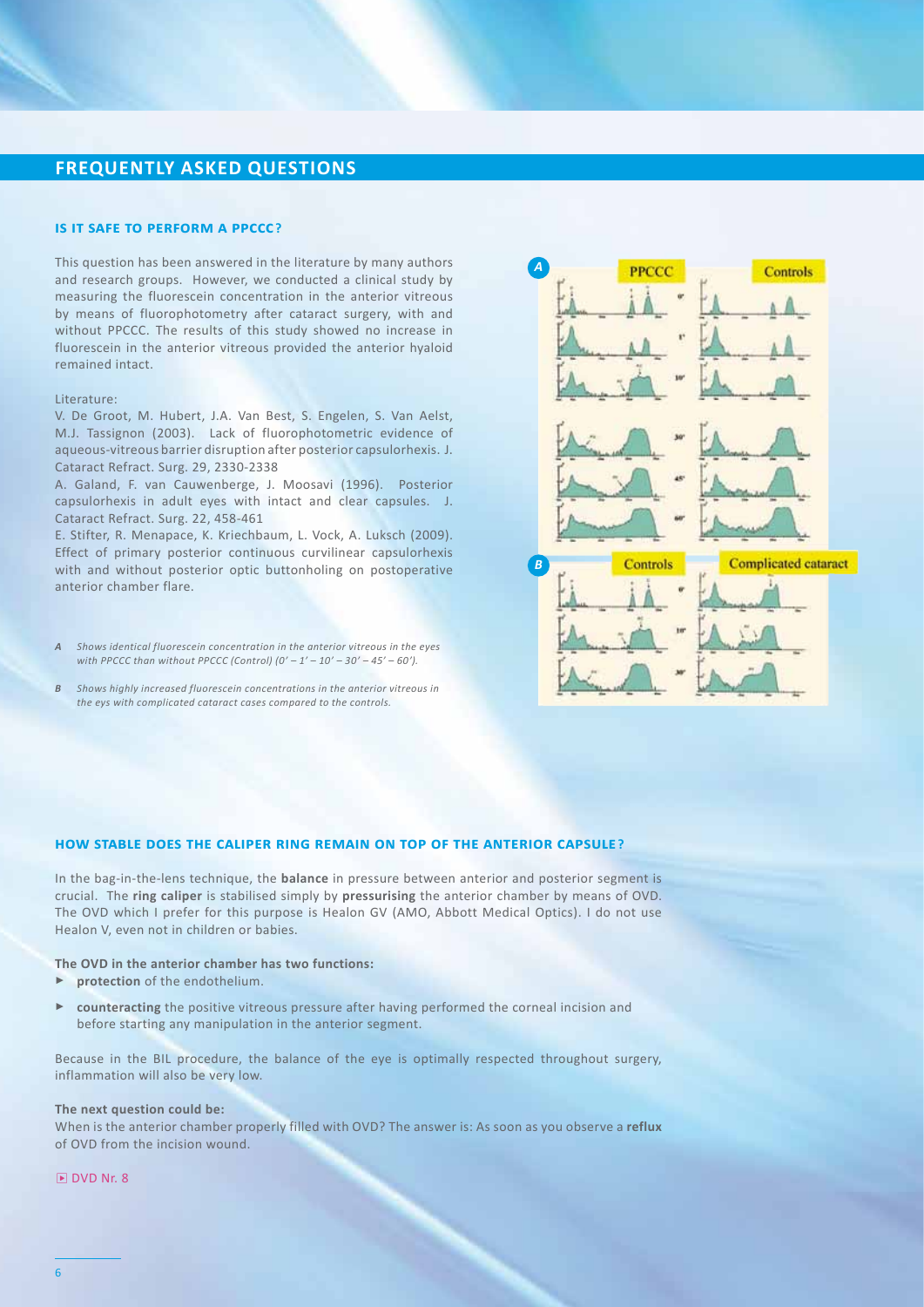#### **why is it not advised to fill the capsular bag prior to perform a ppccc?**

When performing a PPCCC, it is again very important to respect the **pressure balance** between anterior and posterior capsule. In case of overpressuring the anterior chamber, the posterior capsule will be pushed in close contact to the anterior hyaloid. This will increase the risk of puncturing the anterior hyaloid. In addition, the risk for capsule zipping while performing a PPCCC is much higher in the presence of a **concave** positioned posterior capsule compared to a **horizontally** positioned capsule.

In case of underpressure of the anterior chamber, the vitreous will move forward and the posterior capsule will be slightly convex. This situation is extremely **dangerous** for uncontrolled enlargement of the posterior capsule puncture performed for the injection of OVD in the space of BERGER.

#### **What you have to remember, is:**

- **►** as soon as the capsular bag has been emptied from any lens material: refill the anterior chamber by injecting the OVD on top of the anterior capsule.
- **►** keep both anterior capsules close to each other.
- **►** puncture the posterior capsule in the middle of the area of the overlying anterior capsulorhexis.
- **►** use a microforceps to perform a well-controlled PPCCC.
- DVD Nr. 8

#### **how can one easily define the anterior from the posterior haptic?**

If the **posterior haptic** is positioned **vertically in the cartridge**, this haptic will be horizontal once inserted and unfolded in the anterior segment of the eye.

The opposite will happen in case the posterior haptic is positioned horizontally.

In the future, preloaded cartridges will be available in order to avoid any confusion. To inject the BIL in the correct orientation will be particularly important when dealing with toric lenses since the toric component is located at one side of the bag-in-the-lens optic and preferentially oriented facing the cornea.

D DVD Nr. 9



*After having emptied the capsular bag of all lens material…*



*… NEVER re-fill the capsular bag with OVD !!*



*… on the contrary ONLY fill the anterior chamber with OVD on top of the anterior capsule and bring the capsule in a horizontal plane.*



*… after puncturing the posterior capsule inject the OVD through the hole until the blister is slightly larger than …*



*… the ACCC. Perform then the PPCCC of the same size than the ACCC.*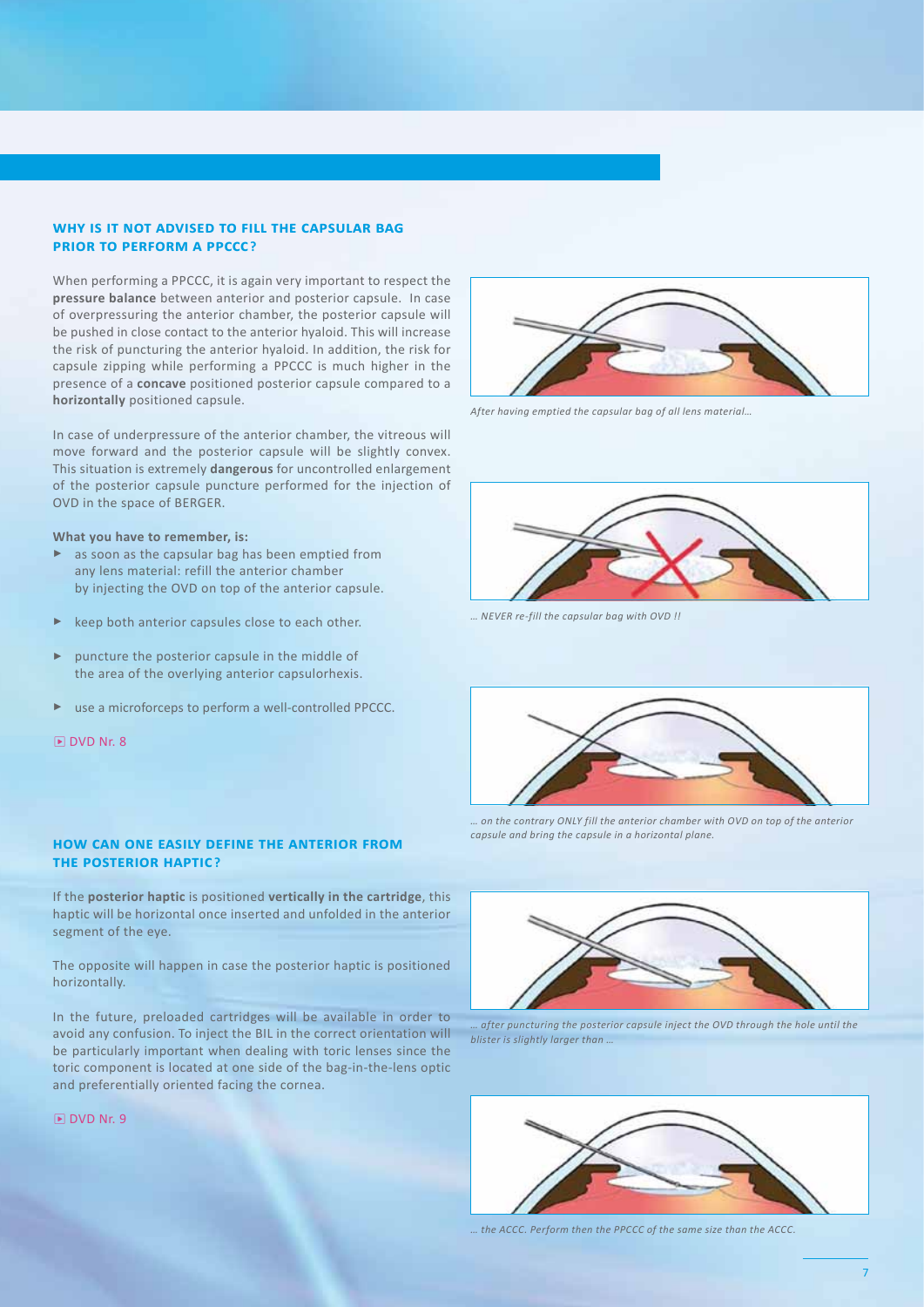#### **FREQUENTLY ASKED QUESTION**

#### **how can the bag-in-the-lens be stabilised once injected in the anterior chamber?**

**Stabilisation** of the lens once injected in the anterior chamber is again crucial and will allow a smooth and easy implantation.

By using the OVD needle (Healon regular or GV), the lens can be positioned so that the posterior haptic is acceptably horizontal, facing both capsulorhexis openings. It then can be pushed in close contact to the anterior capsule by injecting some more OVD on top of the anterior face of the lens optic.

By using the OVD needle, the lens is then displayed slightly to the right in order to position the posterior left haptic under the posterior capsule at the left side and by pushing very smoothly at the superior and inferior border of the optic, the capsules will automatically glide into the lens groove.

#### $DVD$  Nr. 2/3

#### **what is the degree of tolerance for the size of the accc and ppccc?**

In adult eyes, the degree of tolerance is larger than in children or in babies. At least one of both rhexes should have the correct sizing which is between 4.5 to 5 mm. The bag-in-the-lens can still be implanted in case one capsulorhexis, whether it is the anterior or the posterior one, is too large, provided the other one has the proper sizing.

#### **Improper sizing may occur in case of:**

- **►** inadvertent oversizing
- **►** IOL exchange in which case the anterior capsulorhexis is oversized. It is then mandatory to carefully size the posterior capsulorhexis.
- **►** IOL exchange in the presence of a large YAG laser capsulotomy. In this case the anterior capsulorhexis, measured by means of the caliper ring, should be of the proper sizing.

**Too small** anterior and posterior capsulorhexes should be avoided. This will make the implantation very difficult. The pressure needed to implant the lens will be too high causing an enormous stress on the zonular fibers.

#### DVD Nr. 29

#### **can the lens be implanted in case of weak zonular fibers ?**

**Yes, the lens can be implanted in case of weak zonular fibers, taking the following points into account:**

- 1. The use of a capsular tension ring, which should be positioned after the I/A of the cortex remnants.
- 2. A bimanual implantation technique is used: one hand retracts both capsules while the other hand keeps the lens in place.

While in the normal BIL implantation the capsule remains stable and the lens is manipulated to be properly positioned, in case of weak zonular fibers, the capsule is manipulated using a bimanual technique in order to glide the capsule into a stabilised BIL.

 $\triangleright$  DVD Nr. 10/11

#### **is it safe to perform a ppccc in a high myopic eye ?**

Our clinical experience allows to conclude that it is safe to perform a PPCCC in a high myopic eye. The rate of retinal detachment is the same in our series than in the literature. However, we always insert a capsular tension ring (CTR) in eyes presenting an axial length of 26 mm or more. The rationale behind this relies on the clinical evidence that these eyes often present an anterior vitreous schisis with a very large Berger's space and as a consequence a very weak anterior vitreous support. We believe that by stabilising the capsule with a CTR, this will be beneficial for the stability of the anterior vitreo-capsular interface.

#### $\triangleright$  DVD Nr. 1

#### **which are the indications for CTR implantation USING THE BIL TECHNIQUE?**

**There are two indications for CTR use:** a. in case of **weak zonules** b. in case of **axial length ≥ 26 mm**

 $\overline{N}$  DVD Nr. 1/14

#### **IS THE SURGICAL TIME INCREASED DUE TO THE supplementary step of ppccc?**

Once the **learning curve** is terminated, surgical time is increased of about half a minute compared to a procedure without PPCCC. A **routined** surgeon will perform a routine BIL case in 11 to 12 minutes. My fellows perform the surgery in 16 to 17 minutes.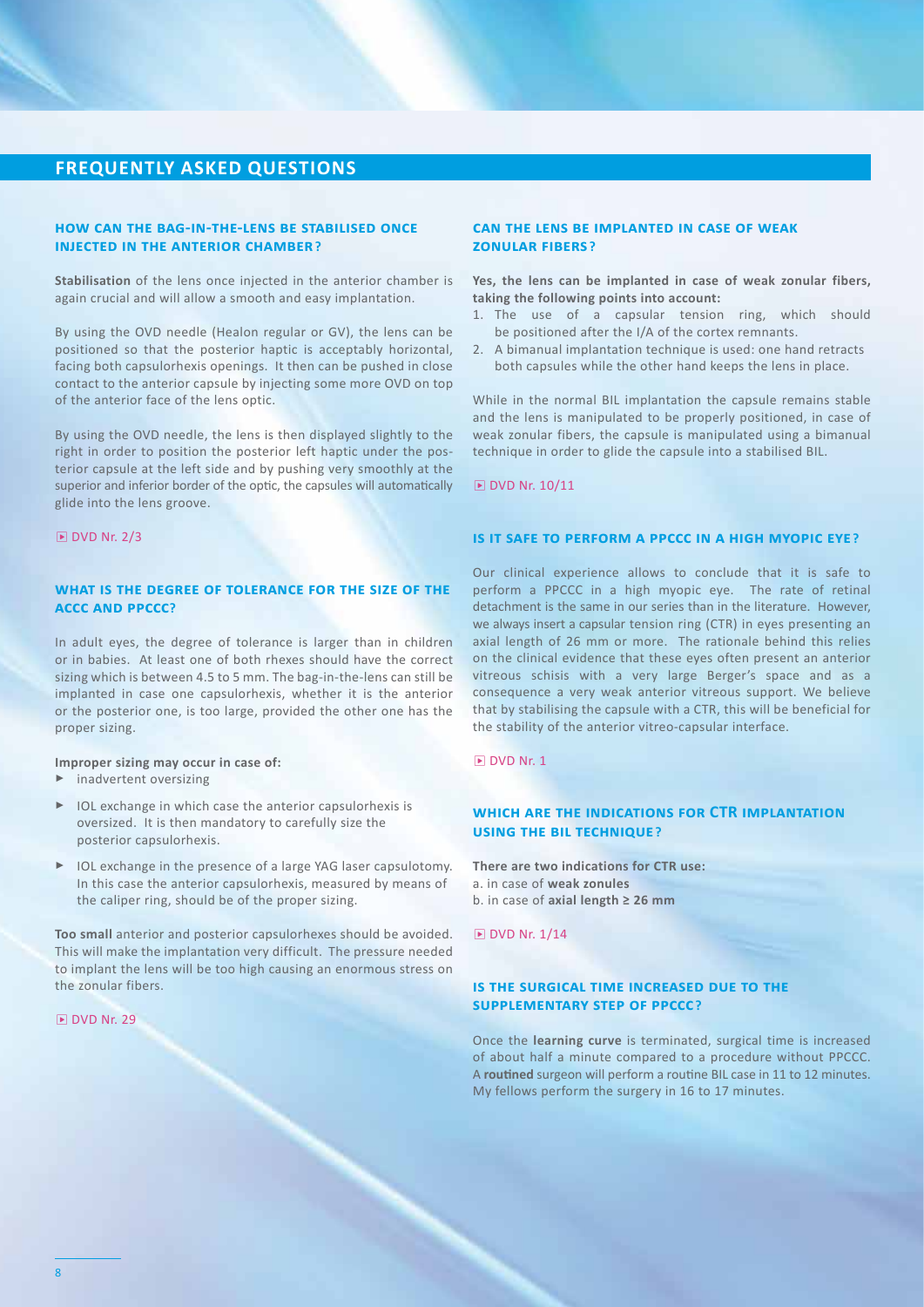#### **Literature Bag-in-the-lens**



**All articles can be downloaded surfing on the UZA website www.uza.be/cataractBIL** 

**Secondary closure of posterior continuous curvilinear capsulorhexis in normal eyes and eyes at risk for postoperative inflammation.** M.J. Tassignon, V. De Groot, F. Vervecken, Y. Van Tenten (1998). J. Cataract Refract. Surg. 24 (10), 1333-1338

**Quantitative measurement of PCCC area in the postoperative period.** Y. Van Tenten, V. De Groot, F.L. Wuyts, M.J. Tassignon (2000). Br. J. Ophthalmol. 84 (10), 1117-1120

**The effect of photodynamic therapy with Bacteriochlorin A (BCA) on lens epithelial cells in a capsular bag model.** Y. Van Tenten, H.J. Schuitmaker, A. De Wolf, B. Willekens, G.F.J.M. Vrensen, M.J. Tassignon (2001). Exp. Eye Res. 72 (1), 41-48

**Bag-in-the-lens implantation of intraocular lenses.** M.J. Tassignon, V. De Groot, G. Vrensen (2002). J. Cataract Refract. Surg. 28 (7), 1182-1188

**A preliminary study on the prevention of posterior capsule opacification by photodynamic therapy with Bacteriochlorin A in rabbits.** Y. Van Tenten, H.J. Schuitmaker, V. De Groot, B. Willekens, G.J. Vrensen, M.J. Tassignon (2002). Ophthalmic Res. 34, 113-118

**In vitro study of the closure of a posterior capsulorhexis in the human lens.** V. De Groot, B. Willekens, G.F.J.M. Vrensen, Y. Van Tenten, M.J. Tassignon (2003). Invest. Ophthalmol. Vis. Sci. 44 (5), 2076-2083

**Lack of fluorophotometric evidence of aqueous vitreous barrier disruption after posterior capsulorhexis.** V. De Groot, M. Hubert, D. Goyvaerts, S. Van Aelst, M.J. Tassignon (2003). J. Cataract Refract. Surg. 29 (12), 2330-2338

**Capsular peeling in anterior capsule contraction syndrome: surgical approach and histopathological aspects.** B. Reyntjens, M.J. Tassignon, E. Van Marck (2004). J. Cataract Refract. Surg. 30 (4), 908-912

**Effect of bag-in-the-lens implantation on posterior capsule opacification in human donor eyes and rabbit eyes.** V. De Groot, M.J. Tassignon, G.F.J.M. Vrensen (2005). J. Cataract Refract. Surg. 31 (2), 398-405

**Ring-shaped caliper for better anterior capsulorhexis sizing and centration.** M.J. Tassignon, J. Rozema, L. Gobin (2006). J. Cataract Refract. Surg. 32 (8), 1253-1255

**One year follow-up of the "bag-in-the-lens" implantation in 60 eyes.** V. De Groot, I. Leysen, T. Neuhann, L. Gobin, M.J. Tassignon (2006). J. Cataract Refract. Surg. 32 (10), 1632-1637

**Cumulative Nd:YAG laser rate after bag-in-the-lens compared to lens-in-the-bag implantation.** I. Leysen, T. Coeckelbergh, L. Gobin, H. Smet, Y. Daniel, V. De Groot, M.J. Tassignon (2006). J. Cataract Refract. Surg. 32 (12), 2085-2090

**The bag-in-the-lens implantation in the pediatric eye.** M.J. Tassignon, I. De Veuster, D. Godts, D. Kosec, K. Van den Dooren, L. Gobin (2007). J. Cataract Refract. Surg. 33 (4), 611-617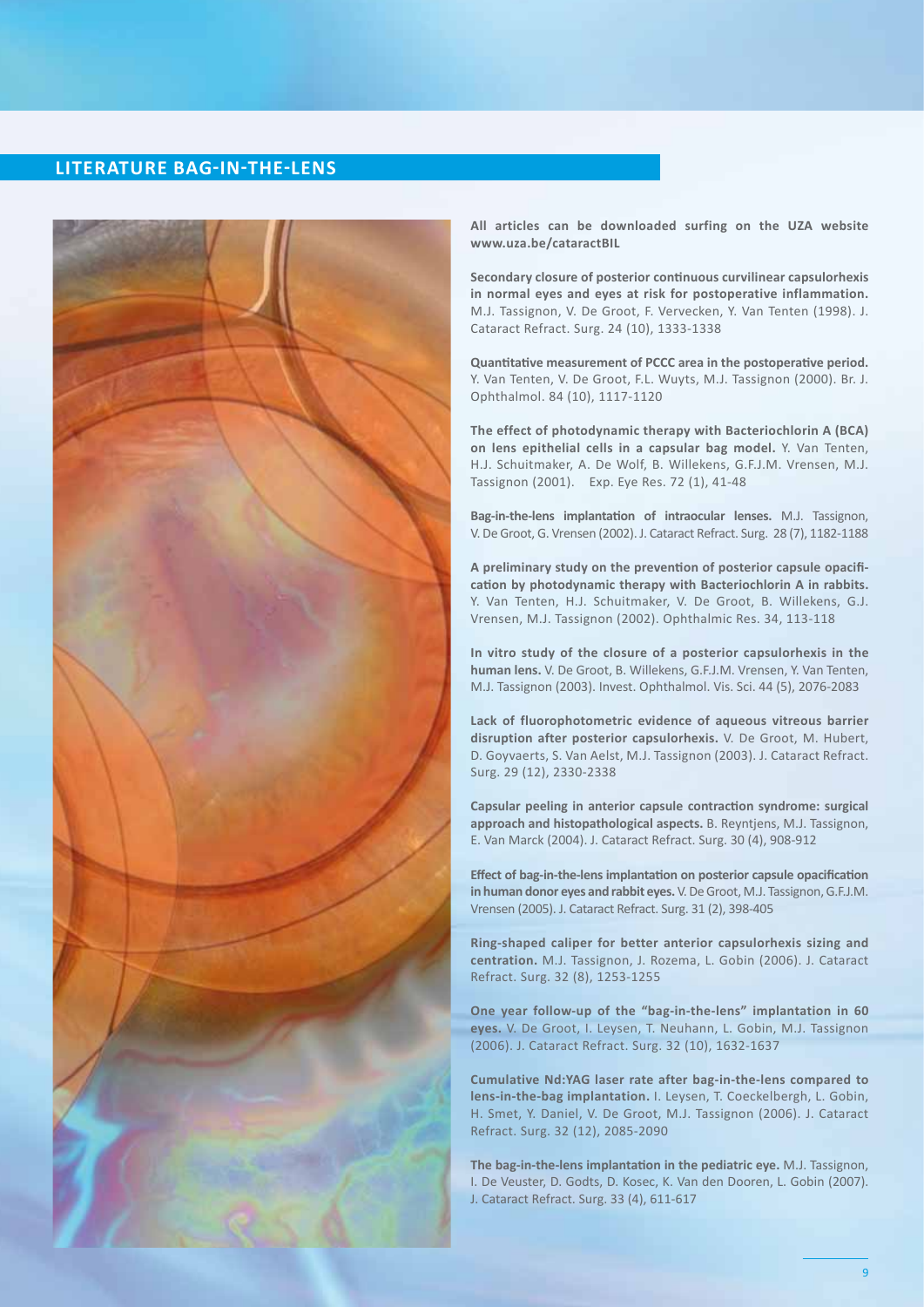#### **Literature Bag-in-the-lens**

**IOL centration and visual outcome after bag-in-the-lens implantation.** K.H.M. Verbruggen, J.J. Rozema, L. Gobin, T. Coeckelbergh, V. De Groot, M.J. Tassignon (2007). J. Cataract Refract. Surg. 33 (7), 1267-1272

**Technology and needs for tomorrow's treatment of cataract.** M.J. Tassignon (2007). Proc. SPIE. 6426, E4260-E4260

**Lens epithelial cells in an in vitro capsular bag model: lens-in-thebag versus bag-in-the-lens technique.** K. De Keyzer, I. Leysen, J.P. Timmermans, M.J. Tassignon (2008). J. Cataract Refract. Surg. 34 (4), 687-695

**Bag-in-the-lens: First pathological analysis of a human eye obtained postmortem.** L. Werner, M.J. Tassignon, L. Gobin, J. Rozema, D. Davis, J. Brubaker (2008). J. Cataract Refract. Surg. 34 (12), 2163-2165

**Surgical outcomes of intraocular lens exchange: Five-year study.** I. Leysen, E. Bartholomeeusen, T. Coeckelbergh, M.J. Tassignon (2009). J. Cataract Refract. Surg. 35 (6), 1013-1018

**Changes in rotation after implantation of a bag-in-the-lens intraocular lens.** J.J. Rozema, L. Gobin, K. Verbruggen, M.J. Tassignon (2009). J. Cataract Refract. Surg. 35 (8), 1385-1388

**Clinical and histopathological evaluation of six human eyes implanted with the bag-in-the-lens.** L. Werner, M.J. Tassignon, B.E. Zaugg, V. De Groot, J.J. Rozema (2010). Ophthalmol. 117 (1), 55-62

**Advantages of the "bag-in-the-lens" intra-ocular lens in paediatric cataract surgery.** M.J. Tassignon, L. Gobin, I. De Veuster, D. Godts (2009). J. Française d'Ophtalmol. 32 (7), 481-487

**Retinal straylight as a function of age and ocular biometry in healthy eyes.** J.J. Rozema, T.J. Van den Berg, M.J. Tassignon (2009). Invest. Ophthalmol. Vis. Sci.

**Toric bag-in-the-lens implant: why and how to implant.** M.J. Tassignon, L. Gobin (2010). Expert Rev. Ophthalmol.

**Posterior capsule management in congenital cataract surgery: a review.** A.R. Vasavada, M.R. Praveen, M.J. Tassignon, S.K. Shah, V.A. Vasavada, V.A., Vasavada, J. Van Looveren, I. De Veuster, L. Gobin, R.H. Trivedi (accepted). J. Cataract Refract. Surg.

**Clinical results after spherotoric intraocular lens implantation using the bag-in-the-lens technique.** M.J. Tassignon, L. Gobin, D. Mathysen, J. Van Looveren. J Cataract Refract Surg. 2011, 37:830-834

**Surgically induced astigmatism after intraocular lens implantation using the bag-in-the-lens technique.** L. Gobin, M.J. Tassignon, K. Wouters, V. De Groot. J Cataract Refract Surg. 2011, 37:1015-1019

**Spherotoric bag-in-the-lens intraocular lens: power calculation and predictive misalignment nomogram.** L. Gobin, M.J. Tassignon, D. Mathysen. J Cataract Refract Surg. 2011, 37: 1020-1030

**Clinical outcome of cataract surgery after Bag-in-the-lens implantation following the ISO standard 11979-7:2006.** M.J. Tassignon, L. Gobin, D. Mathysen, J. Van Looveren, V. De Groot. J Cataract Refract Surg. (accepted).

#### **Toric BIL**





- **►** The toric BIL implantation is now also possible for astigmatism powers up to 8 Dpt.
- The first 52 eyes have been implanted with excellent clinical results (see literature bag-in-the-lens).
- The toric IOLs can be order by using the dedicated order form that can be downloaded from the Morcher website **www.morcher.com**
- Please look at the Video Library, section "Toric BIL", to learn about the implantation technique.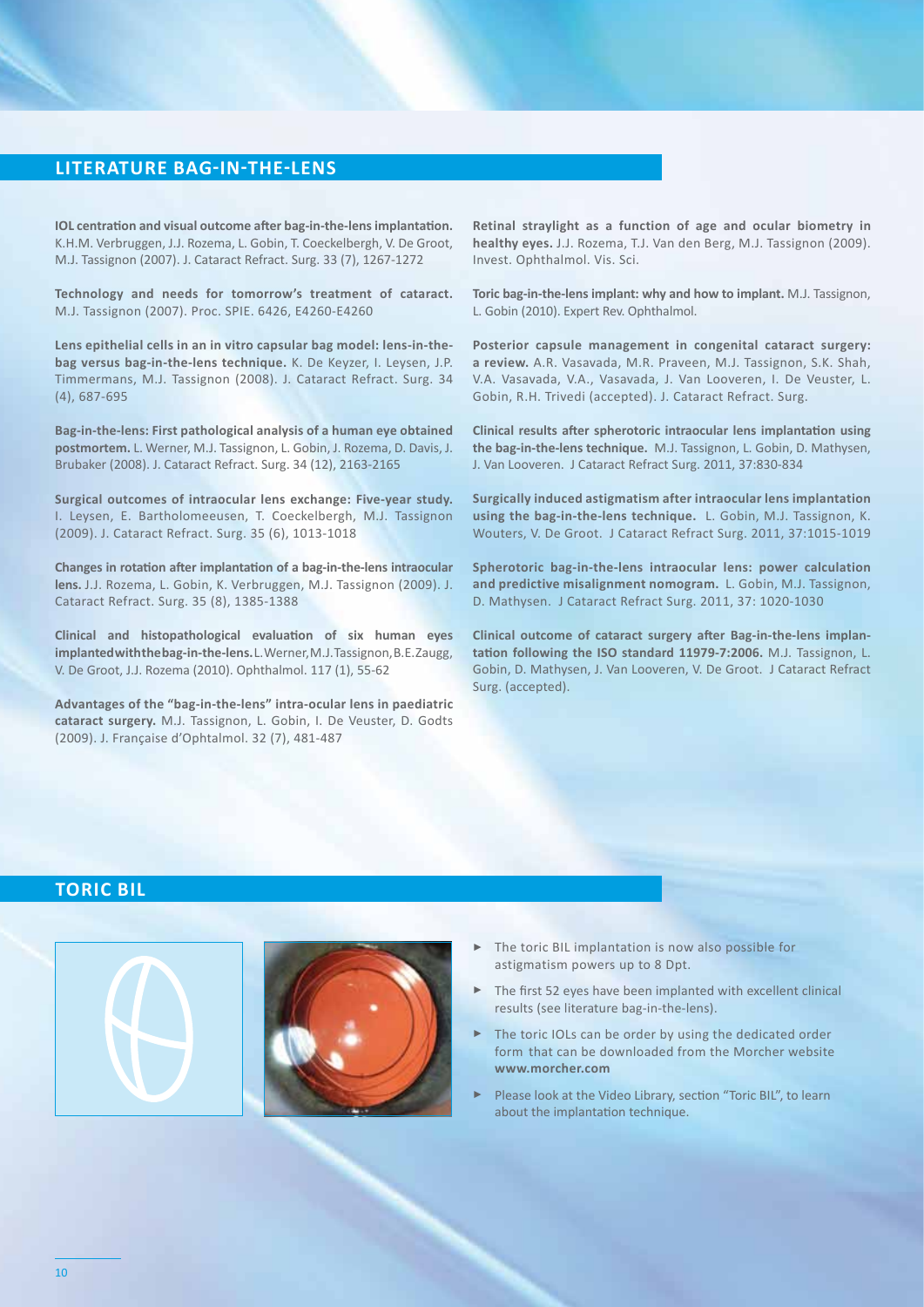## **BIL implantation Video Library**

#### **bil surgical techniques**

|   | Nr Indication            | <b>Particularities</b> |        |    |
|---|--------------------------|------------------------|--------|----|
|   | High Myopia              |                        | 2'26'' |    |
|   | 2 Uveitis Anterior       |                        | '11''  |    |
| 3 | <b>Uveitis Anterior</b>  |                        | 1'በ6"  |    |
| 4 | <b>Uveitis Anterior</b>  | Stick-Caliper          | 3'43'' |    |
| 5 | <b>BILimplantOnly</b>    | Forceps Implantation   |        |    |
| 6 | PigmentAntVitr           | ACCC + BIL insert      |        | 76 |
|   | <b>BILimplantation</b>   | IOI rotation           |        |    |
| 8 | <b>MetabolicCataract</b> | <b>Full Procedure</b>  |        |    |
| 9 | R9E IOL                  | LongerAnterHaptic      | 1'15'' |    |

#### **bil special cases**

| <b>Nr</b> | Indication             | articularities       | Duration | DVD |
|-----------|------------------------|----------------------|----------|-----|
|           | <b>WeekZonulFibers</b> | ProleneLassoSclerFix | 1'56''   | 1 ∩ |
|           | <b>TraumatLensLux</b>  | ProleneLassoSclerFix | 3'44''   |     |

#### **Combined BIL surgery**

| Nr             |                         | <b>dicularities</b> | uration) | DVD |
|----------------|-------------------------|---------------------|----------|-----|
| 1              | BIL+PKP                 | OpenSkvBIL          | 2'20''   |     |
| 2              | <b>BIL+DSAEK</b>        | AnterChamber        | 7'18''   |     |
| $\overline{3}$ | <b>AntPhakicIOLexch</b> |                     |          |     |

#### **bil exchange**

| Nr                  |                        |               |        | <b>DVD</b> |
|---------------------|------------------------|---------------|--------|------------|
| $\blacksquare$<br>- | <b>RefractiveError</b> | PostPKP       | 1'36'' |            |
| $\sim$              | <b>RefractiveError</b> | PostRK+Intacs | 1127″  | l h        |

#### **congenital cataract**

| .Nr |                  |                            |       | DVD |
|-----|------------------|----------------------------|-------|-----|
|     | <b>Child Eye</b> |                            |       |     |
|     | <b>Child Eye</b> | Plague                     |       |     |
|     | YoungAdult       | AntCapsPlaque              |       |     |
| 4   | <b>Child Eye</b> | VitrInterf/41Gneedle       |       |     |
|     |                  | <b>DislocatedLens</b>      | 5'55" |     |
| b   |                  | <b>InterfaceDissection</b> |       |     |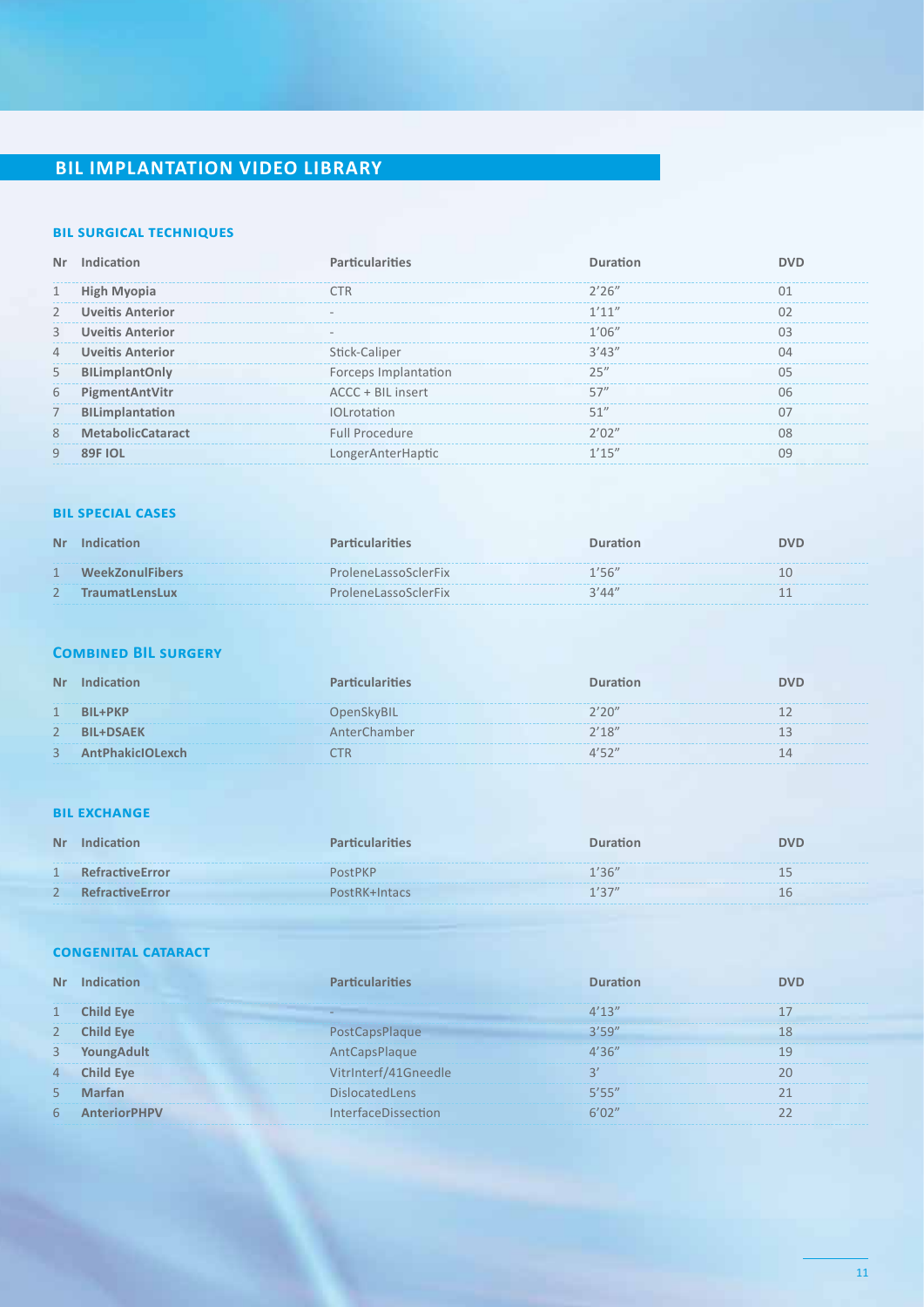## **BIL implantation Video Library**

#### **iol exchange**

| Nr       | Indication              | <b>Particularities</b> | Duration               |    |
|----------|-------------------------|------------------------|------------------------|----|
|          | <b>Multifocal IOL</b>   | <b>CapsularPeeling</b> | 2'45''                 |    |
|          |                         | PosteriorCapsule       | 50"                    |    |
| 3        | Multifocal IOL          | CapsularPeeling        | 3'41''                 |    |
| 4        | <b>DecenSiliconeIOL</b> | PCCCrupture            |                        | 26 |
| 5        | <b>DecenteredIOL</b>    | DamagedAcrysof         | 1'43''                 |    |
| $\sigma$ | <b>OpaqueH60M</b>       | <b>CapsularPeeling</b> | 2'31″                  |    |
|          | AcrysofYellow           | ACCC>PCCC              | 4'00"                  | σq |
| 8        | TraumaticCataract       | CTR.                   | $\Delta'$ 2 $\Delta''$ |    |
| 9        | Caps. Contr. Syndr.     | Capsular Peeling       | 6'56"                  |    |

#### **toricbil**

| Nr             |               |                     |  |
|----------------|---------------|---------------------|--|
|                | Sei           | CleaningInterface   |  |
|                |               | PunkinjeCentration  |  |
|                | Cong.astigmat | PunkinjeCentration  |  |
| $\overline{4}$ |               | PunkinjeCentration  |  |
|                |               | Corneal astigmatism |  |

#### **edited videos with sound**

| Nr | Indication | <b>Particularities</b>            | Duration | סעכ |
|----|------------|-----------------------------------|----------|-----|
|    | 3 cases    | Implantation in ChildEye          |          |     |
|    | 2 cases    | Mysteries of the Anterior Hyaloïd | 7'58"    | 38  |

## **How to become Bil user**

**Those surgeons who are interested to implant the BIL can become certified after having performed the following training.**

**1. Wetlab and instructional course at the Annual ESCRS meeting on PPCCC, which is a prerequisite course to be allowed at the wetlab, with the following faculty:** Marie-José Tassignon, Howard Gimbel, Robert Stegmann, Tobias Neuhann, Ab hay Vasavada, Rupert Menapace

**2. Observership at the Antwerp University Hospital, Department of Ophthalmology**

| Director                 | Prof. dr. Marie-José Tassignon |
|--------------------------|--------------------------------|
| <b>Faculty BIL users</b> | Prof. dr. Marie-José Tassignon |
|                          | Prof. dr. Veva De Groot        |
|                          | Dr. Jan Van Looveren           |
|                          | Dr. Stefan Kiekens             |
| Scientific coordinator   | Danny Mathysen                 |
| E-mail                   | danny.mathysen@uza.be          |
|                          |                                |

**3. Observership at any centers with certified instructors (see list instructors)**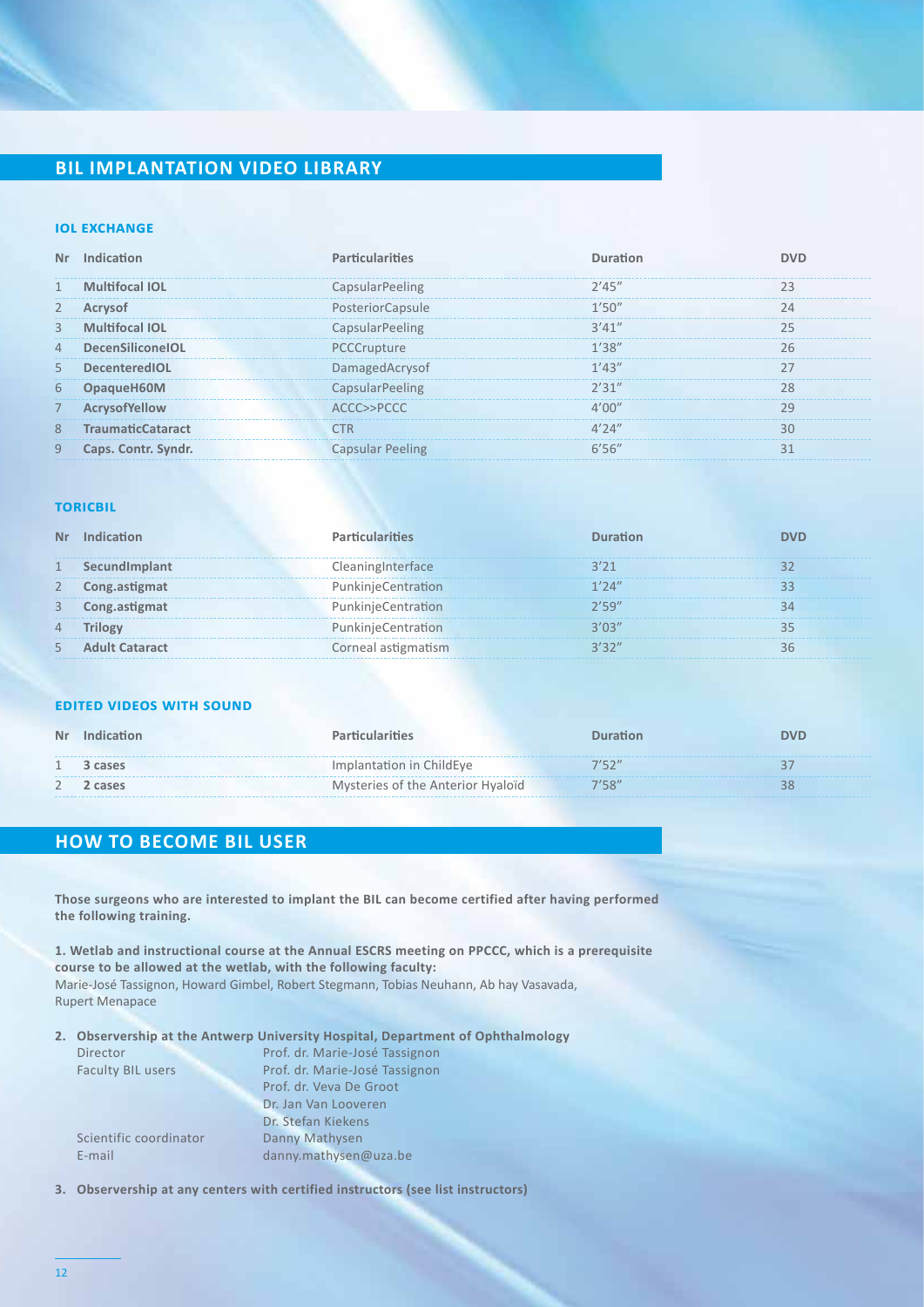## **Bil users and instructors**

| <b>ID</b> number | <b>Name</b>                      | Contry                | E-mail                                          | Instructor for           |
|------------------|----------------------------------|-----------------------|-------------------------------------------------|--------------------------|
| BIL-USE018       | <b>BAUSZ Maria</b>               | Hungary               | bauszmaria@t-online.hu                          |                          |
| BIL-INS029       | <b>BEIKO George</b>              | Canada                | georgebeiko@hotmail.com                         | Canada                   |
| BIL-INS026       | <b>BILLOTTE Christian</b>        | France                | billotte-c@chu-caen.fr                          | France                   |
| BIL-INS031       | <b>BOBROVA Nadya</b>             | Ukrain                | filatovbobrova@mail.ru                          | Ukrain                   |
| BIL-USE024       | <b>CLEARY Georgia</b>            | United Kingdom        | georgia.cleary@gmail.com                        |                          |
| BIL-USE019       | <b>CONSTANTIN Mihaela Monica</b> | Romania               |                                                 | $\overline{\phantom{0}}$ |
| BIL-USE021       | <b>DAHYA Nilesh</b>              | South Africa          | n.dahya@absamail.co.za                          |                          |
| BIL-INS002       | <b>DE GROOT Veva</b>             | Belgium               | veva.de.groot@uza.be                            | Belgium                  |
| BIL-USE025       | <b>DHITAL Anish</b>              |                       |                                                 |                          |
| BIL-INS013       | <b>ECKARDT Claus</b>             | Germany               | c.eckardt@em.uni-frankfurt.de                   | Germany                  |
| BIL-USE022       | <b>FINDL Oliver</b>              | Austria               | ofindl@googlemail.com                           |                          |
| BIL-USE020       | <b>GODOY Flavia</b>              | <b>Brazil</b>         | flaviagambi@yahoo.com                           |                          |
| BIL-USE015       | <b>HOUTMAN C.</b>                | Netherlands           |                                                 |                          |
| BIL-INS028       | <b>JASINSKAS Vytautas</b>        | Lithuania             | vytautas.jasinskas@kmuk.lt                      | Lithuania                |
| BIL-INS004       | <b>KIEKENS Stefan</b>            | Belgium               | stefan.kiekens@uza.be                           | Belgium                  |
| BIL-USE014       | <b>KÖHLER Joachim</b>            | Germany               | augenwelt@aol.com                               |                          |
| BIL-USE032       | <b>LORENZ Birgit</b>             | Germany               | birgit.lorenz@augen.med.uni-giessen.de          |                          |
| BIL-INS009       | <b>NEUHANN Tobias</b>            | Germany               | tneuhann@web.de                                 | Germany                  |
| BIL-INS017       | <b>NYSTROM Alfred</b>            | Sweden                | alf.nystrom@oft.gu.se                           | Sweden                   |
| BIL-INS031       | <b>SCHMIDT Werner</b>            | Germany               | werner.schmidt@augen.med.uni-giessen.de Germany |                          |
| BIL-USE016       | <b>SMITH James E.H.</b>          | Australia             | jamess2@chw.edu.au                              |                          |
| BIL-INS023       | <b>SPALTON David</b>             | <b>United Kingdom</b> | practice_manager2@davidspalton.com              | United Kingdom           |
| BIL-INS030       | <b>STEGMANN Robert</b>           | South Africa          |                                                 | South Africa             |
| BIL-INS001       | <b>TASSIGNON Marie-José</b>      | Belgium               | marie-jose.tassignon@uza.be                     | Belgium                  |
| BIL-INS003       | <b>VAN LOOVEREN Jan</b>          | <b>Belgium</b>        | jan.van.looveren@uza.be                         | Belgium                  |
| BIL-INS027       | <b>VASAVADA Abhay</b>            | India                 | icirc@abhayvasavada.com                         | India                    |
| BIL-USE33        | <b>RUSU loana</b>                | Romania               | dr.ioanarusu@yahoo.com                          |                          |
| BIL-USE34        | <b>SEGHIR Caroline</b>           | France                | caroline.seghir@wanadoo.fr                      |                          |
| BIL-USE35        | <b>PUODZIUVIENE Edita</b>        | Lithuania             | dalpuo@medi.lt                                  |                          |
| BIL-INS36        | <b>RAPIZZI Emilio</b>            | Italy                 | sgrignuoli@espansione.it                        |                          |
| <b>BIL-USE38</b> | <b>TARGONSKA Magdalena</b>       | Poland                | m-targonska@wp.pl                               |                          |
| <b>BIL-INS39</b> | <b>RAKIC Jean-Marie</b>          | <b>Belgium</b>        | jmrakic@ulg.ac.be                               |                          |
| <b>BIL-INS40</b> | <b>VAN CAUWENBERGE Françoise</b> | <b>Belgium</b>        | jmrakic@ulg.ac.be                               |                          |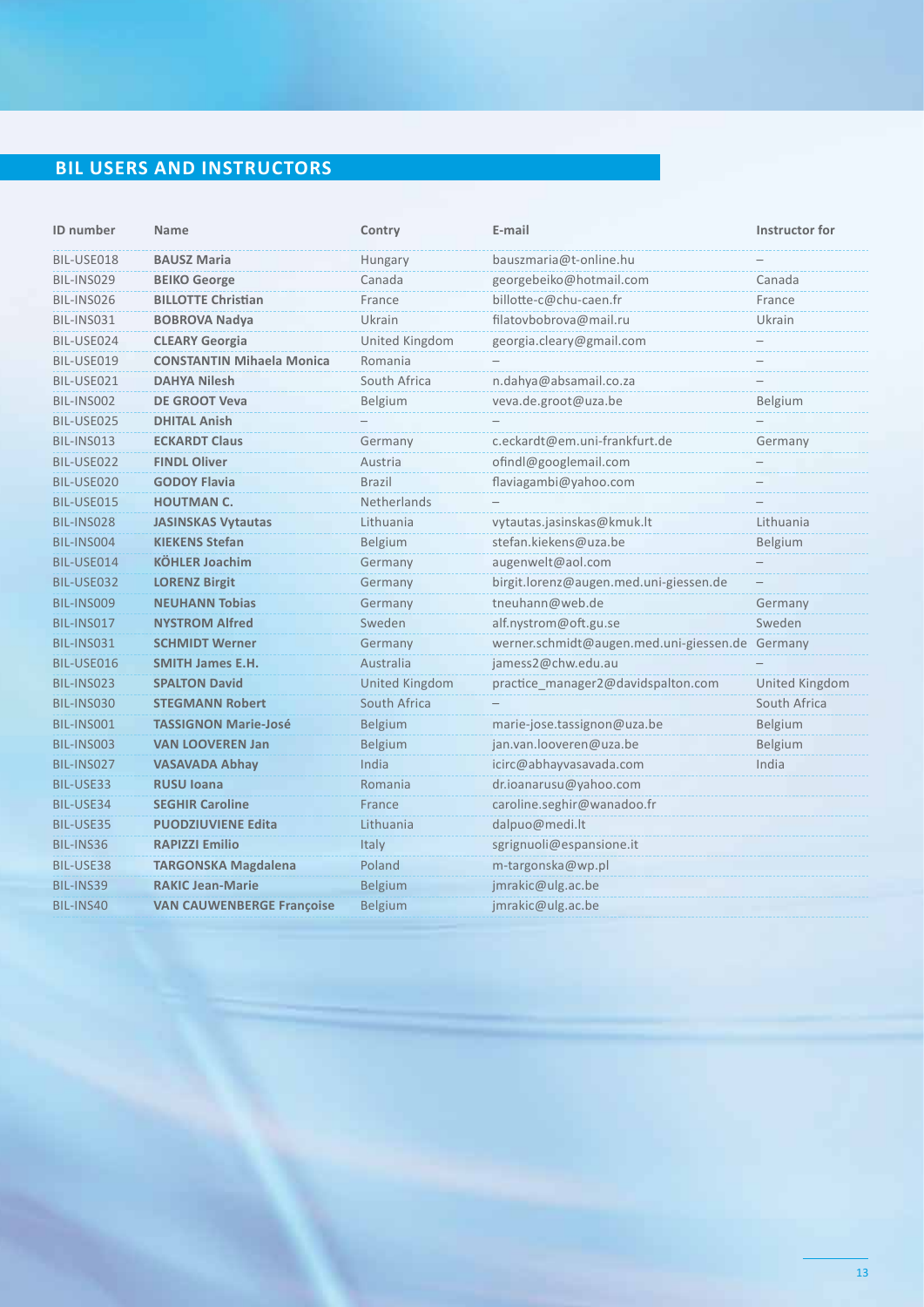### **Technical Information**

|                                  | <b>Type 89A</b><br>Indicated adult eyes<br>or eyes of children. | <b>Type 89D</b><br>Indicated for children or<br>babies. procedures or in<br>eyes with large pupils. | <b>Type 89F</b><br>Indicated in combined<br>cataract and vitrectomy |
|----------------------------------|-----------------------------------------------------------------|-----------------------------------------------------------------------------------------------------|---------------------------------------------------------------------|
| <b>Design</b>                    | Tassignon                                                       | Tassignon                                                                                           | Tassignon                                                           |
| <b>Material</b>                  | <b>HYDROPHILIC COACRYL 28</b>                                   | <b>HYDROPHILIC COACRYL 28</b>                                                                       | <b>HYDROPHILIC COACRYL 28</b>                                       |
| <b>Overall Length</b>            | $7.5$ mm                                                        | $6.5$ mm                                                                                            | 8.5 mm                                                              |
| <b>Haptic</b>                    | $0.15$ mm                                                       | $0.15$ mm                                                                                           | $0.15$ mm                                                           |
| Optic                            | 5.0 mm / BICONVEX                                               | 4.5 mm / BICONVEX                                                                                   | 5.0 mm / BICONVEX                                                   |
| <b>Standard power range</b>      | $10 - 30$ Dpt.                                                  | $10 - 30$ Dpt.                                                                                      | $10 - 30$ Dpt.                                                      |
|                                  | (other diopters on request)                                     | (other diopters on request)                                                                         | (other diopters on request)                                         |
| <b>Estimated Anterior</b>        | 4.97 mm                                                         | 4.97 mm                                                                                             | 4.97 mm                                                             |
| <b>Chamber Depth AB*1</b>        |                                                                 |                                                                                                     |                                                                     |
| <b>Estimated Anterior</b>        | 5.08 mm                                                         | 5.08 mm                                                                                             | 5.08 mm                                                             |
| <b>Chamber Depth OB*2</b>        |                                                                 |                                                                                                     |                                                                     |
| <b>Estimated A-Constant AB*1</b> | 118.0                                                           | 118.0                                                                                               | 118.0                                                               |
| <b>Estimated A-Constant OB*2</b> | 118.2                                                           | 118.2                                                                                               | 118.2                                                               |



- **►** Before beginning a procedure, be sure you fully understand the nature of the device and its proper implantation. Always view the DVD provided for a more complete understanding.
- **►** It is advisable to participate with an experienced surgeon before attempting to perform the procedure on your own.
- **►** It is recommended to insert a capsular tension ring (CTR) in all eyes with unstable capsule. Its insertion should be done once the crystalline material has been removed completely and before performing the PPCCC. Both the anterior and posterior capsule MUST be kept in close contact while injecting the CTR in order to allow proper insertion of both capsules in the lens groove during the lens positioning.
- **►** Due to the possibility of Iris capture it is recommended to keep the Iris in miosis for three days.

**!**